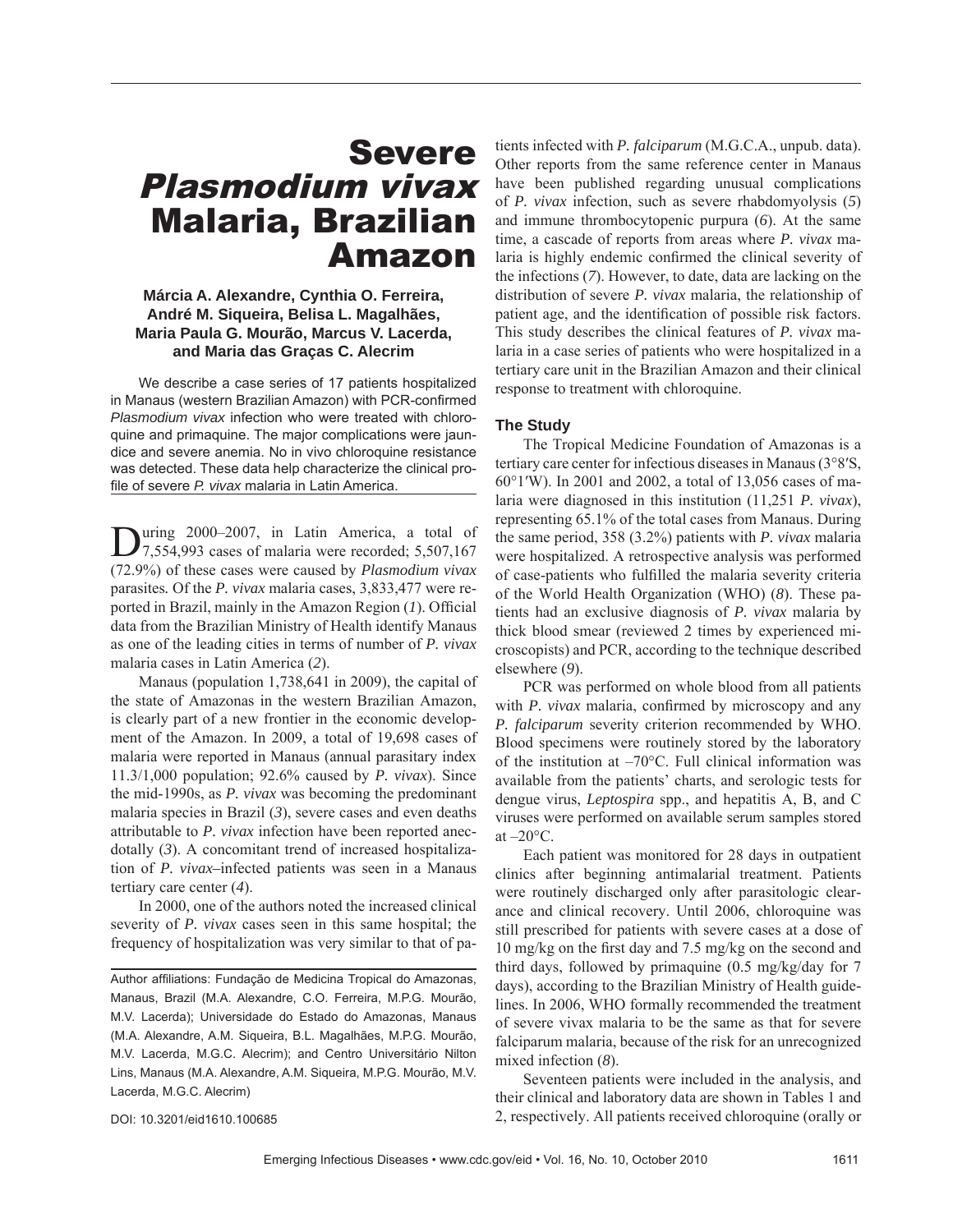| Patient      |      |                  |                                | Duration of | Antimicrobial | Erythrocyte | Concurrent               |           |           |
|--------------|------|------------------|--------------------------------|-------------|---------------|-------------|--------------------------|-----------|-----------|
| no.          | Year | Age/sex          | WHO severity criterion         | disease, d  | drug use      | transfusion | condition                | ICU       | Death     |
| $\mathbf{1}$ | 2001 | 2 y/F            | Severe anemiat                 | 4           | <b>No</b>     | Yes         |                          | <b>No</b> | No.       |
| 2            | 2001 | 9 mo/M           | Severe anemiat                 | 10          | No            | Yes         |                          | No        | No        |
| 3            | 2001 | 3 y/F            | Jaundice <sup>#</sup>          | 3           | <b>No</b>     | <b>No</b>   | <b>HAV</b>               | <b>No</b> | No        |
| 4            | 2001 | 60 y/F           | Acute renal failures           | 7           | No            | No          | Arterial<br>hypertension | <b>No</b> | No        |
| 5            | 2001 | $1 \text{ mo/M}$ | Severe anemiat                 | 3           | <b>No</b>     | Yes         |                          | <b>No</b> | <b>No</b> |
| 6            | 2001 | 40 y/M           | Jaundice <sup>+</sup>          | 9           | No            | <b>No</b>   |                          | <b>No</b> | No        |
| 7            | 2001 | 80 y/M           | Acute renal failures           | 6           | No            | No.         |                          | No        | No        |
| 8            | 2002 | 7 y/M            | Hemoglobinuria/<br>jaundice‡   | 4           | <b>No</b>     | Yes         |                          | <b>No</b> | No        |
| 9            | 2002 | 5 mo/M           | Severe anemiat/<br><b>ARDS</b> | 3           | No            | Yes         |                          | No        | No        |
| 10           | 2002 | 28 d/M           | Jaundice <sup>+</sup>          | 5           | <b>No</b>     | No.         |                          | No        | No        |
| 11           | 2002 | 46 y/F           | Severe anemiat/<br><b>ARDS</b> | 5           | <b>No</b>     | Yes         |                          | Yes       | Yes       |
| 12           | 2002 | 48 y/F           | Jaundice <sup>+</sup>          | 7           | <b>No</b>     | <b>No</b>   |                          | <b>No</b> | No        |
| 13           | 2002 | 58 y/M           | Jaundice <sup>+</sup>          | 12          | <b>No</b>     | <b>No</b>   | <b>Diabetes</b>          | <b>No</b> | No        |
| 14           | 2002 | 47 y/F           | Jaundice <sup>+</sup>          | 8           | No            | No          |                          | No        | No        |
| 15           | 2002 | 43 y/F           | Shock¶/jaundice                | 4           | Yes           | Yes         |                          | Yes       | No        |
| 16           | 2002 | 34 y/M           | Jaundice                       | 10          | No            | No          |                          | No        | No        |
| 17           | 2002 | 50 y/M           | Jaundice                       | 7           | No            | No          |                          | No        | No        |

Table 1. Clinical characteristics of 17 hospitalized patients who had parasitologic and molecular diagnosis of *Plasmodium vivax* infection, Manaus, Brazil, 2001–2002\*

\*WHO, World Health Organization; ICU, intensive care unit; HAV, hepatitis A virus; ARDS, acute respiratory distress syndrome (tachypnea, shortness of breath, and signs of hypoxemia).

†Hemoglobin <7 g/dL in adults and <5 g/dL in children.

‡Total bilirubin >3.0 mg/dL.

§Creatinine >3.0 mg/dL.

¶Systolic arterial tension <80 mm Hg despite fluid therapy.

through a nasogastric tube) and primaquine. Acute respiratory distress syndrome (ARDS) (diffuse interstitial and alveolar infiltrate by chest radiograph and partial  $O_2$  pressure 40 mm Hg by arterial gas analysis) developed in patient 11 two days after she received chloroquine, and she died

3 days later. This patient had a negative thick blood smear from day 3 of treatment with choloroquine. The other 16 patients were followed up after discharge until day 28. None had clinical symptoms of malaria, and all thick blood smears were negative at days 7, 14, and 28.

Table 2. Laboratory characteristics of 17 hospitalized patients who had parasitologic and molecular diagnosis of *Plasmodium vivax* infection, Manaus, Brazil, 2001–2002\*

|         |                           |             | Total leukocyte       |                       | Serum       | Serum bilirubin,  |           |           |
|---------|---------------------------|-------------|-----------------------|-----------------------|-------------|-------------------|-----------|-----------|
| Patient | No. asexual               | Hemoglobin, | count.                | Thrombocytes,         | creatinine, | total/conjugated, | Serum     | Serum     |
| no.     | parasites/mm <sup>3</sup> | g/dL        | cells/mm <sup>3</sup> | cells/mm <sup>3</sup> | mg/dL       | mg/dL             | AST, IU/L | ALT, IU/L |
| 1       | 7,566                     | 3.6         | 9,700                 | 97,000                | 0.5         | 1.1/0.4           | 50        | 30        |
| 2       | 28,847                    | 4.5         | 9,100                 | 30,000                | 0.6         | 1.3/0.5           | 40        | 34        |
| 3       | 1,100                     | 9.5         | 5,500                 | 143,000               | 0.4         | 6.6/5.6           | 760       | 1,233     |
| 4       | 21,406                    | 14.6        | 13,900                | 33,000                | 3.0         | 2.58/1.16         | 113       | 108       |
| 5       | 1,862                     | 3.1         | 19,000                | 99,000                | 0.7         | 1.1/0.8           | 23        | 56        |
| 6       | 1,206                     | 11.5        | 6,700                 | 27,000                | 1.2         | 13.8/10.6         | 76        | 60        |
| 7       | 2,695                     | 12.4        | 4,900                 | 76,000                | 3.7         | 1.3/0.5           | 33        | 33        |
| 8       | 2,055                     | 3.8         | 13.700                | 106.000               | 0.6         | 4.3/0.73          | 190       | 37        |
| 9       | 3,844                     | 4.5         | 6,200                 | 171,000               | 0.3         | 1.36/0.21         | 58        | 25        |
| 10      | 680                       | 9.6         | 13,600                | 275,000               | 0.1         | 6.4/4.8           | 72        | 50        |
| 11      | 5,452                     | 6.5         | 4,700                 | 107,000               | 1.7         | 2.5/1.6           | 57        | 56        |
| 12      | 5,047                     | 11.5        | 4,900                 | 35,000                | 0.9         | 6.3/5.1           | 49        | 34        |
| 13      | 11,954                    | 9.4         | 8,600                 | 48,000                | 1.0         | 5.4/5.2           | 45        | 43        |
| 14      | 9,360                     | 12.0        | 5,200                 | 27,000                | 1.2         | 9.2/7.1           | 57        | 53        |
| 15      | 4,524                     | 8.8         | 5,800                 | 29,000                | 1.0         | 5.6/4.8           | 33        | 30        |
| 16      | 5,160                     | 10.7        | 6,300                 | 36.000                | 2.3         | 7.8/6.5           | 35        | 70        |
| 17      | 24,550                    | 10.3        | 5,000                 | 24,000                | 1.4         | 7.1/4.6           | 39        | 55        |

\*WHO, World Health Organization; AST, aspartate aminotransferase; ALT, alanine aminotransferase.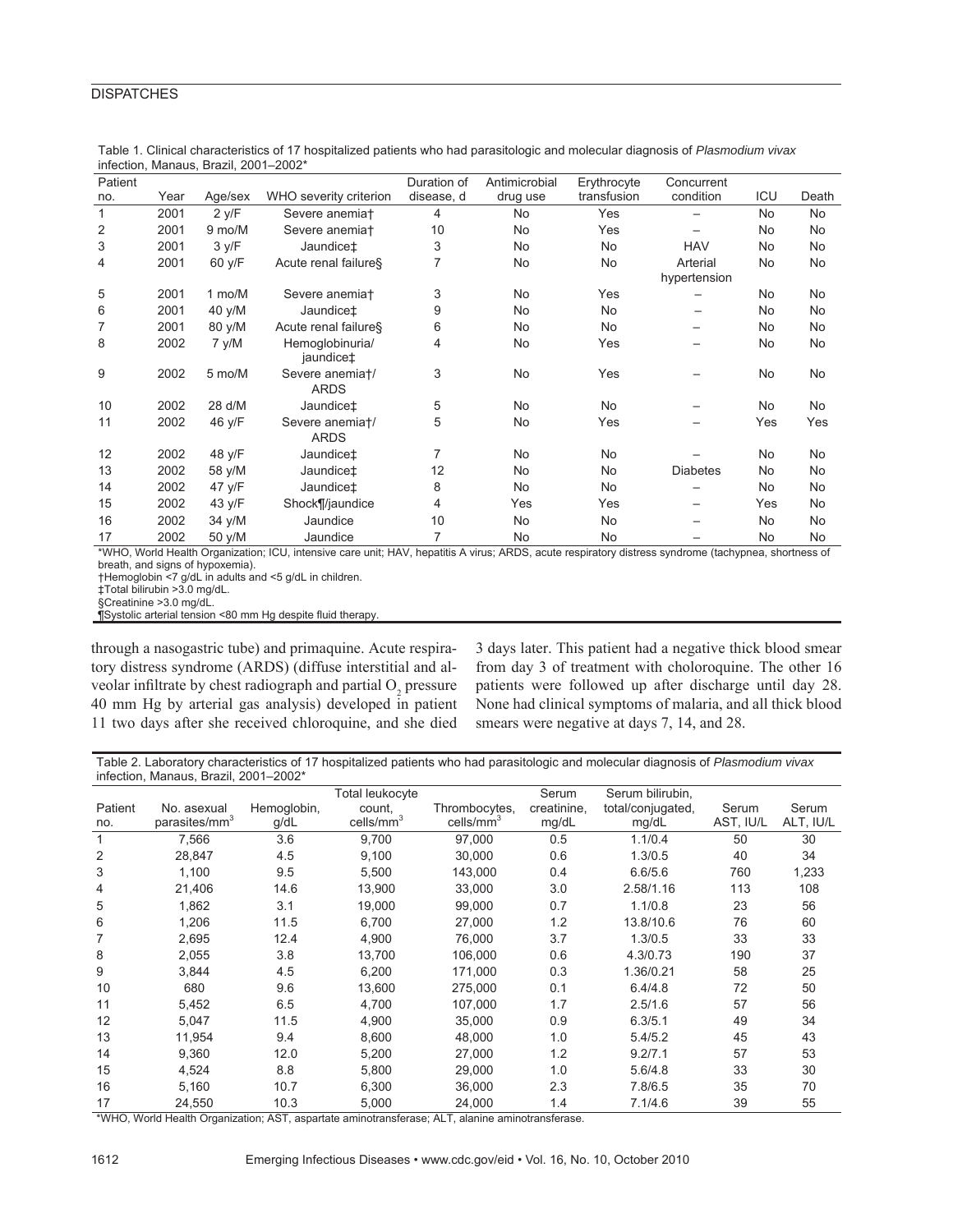The patients in whom complications developed exhibited a remarkably wide age range (28 days–80 years). This age range is similar to that seen in other case series from Latin America, such as in hospitalized children from Venezuela with severe anemia that required blood transfusions (*10*) and in adults from Rondônia (a state in the western Brazilian Amazon) who had severe anemia, jaundice, acute renal failure, ARDS, and shock (*11*). *P. vivax* malaria with ARDS has been reported in travelers who acquired the infection in Manaus  $(12,13)$ . The finding of severe anemia in 4 of 7 children highlights the relevance of this complication in *P. vivax* infection (Figure), as shown in a prospective study from Papua, Indonesia (*14*). Nine patients sought treatment for cholestatic jaundice; for 8, jaundice was the only complication. The mechanisms involved are unknown.

The concomitant diagnosis of hepatitis A virus infection in patient 3 (Table 1) indicates that other infectious diseases should be excluded when characterizing severe *P. vivax* malaria. Also of note is the presence of thrombocytopenia in 15/17 patients (none had clinical bleeding), which suggests that this hematologic complication may be a surrogate marker of severity.

# **Conclusions**

The wide range of parasitemia found in our patients does not enable us to comment on the value of this variable as a determinant of severity. Sixteen patients recovered without the use of antimicrobial drugs; therefore, it is highly improbable that bacterial sepsis was a factor for severity in our case series. In unstable transmission areas (<0.1 autochthonous case per 1,000 persons per year), malaria in older patients may pose an additional problem because chronic diseases (e.g., arterial hypertension and diabetes) may predispose a patient to clinical decompensation.

In vivo chloroquine resistance was not detected in any of the cases that were followed up, despite recent confirmation of the phenomenon in this same locality (*15*). Because a reliable molecular marker of chloroquine resistance is lacking and parenteral artemisinin derivatives are recommended for treatment of patients with severe *P. vivax* malaria, studies that assess clinical severity and chloroquine resistance would be unethical. However, our findings suggest that chloroquine resistance would be a problem for individual patients and that the determinants of this resistance need to be clarified. Clearly, areas with chloroquineresistant *P. vivax* also report severe *P. vivax* malaria, but we believe that these studies are not able to establish any firm causality. The finding of both phenomena in some areas may simply reflect high transmission of this species.

Our retrospective review illustrates the spectrum of severe *P. vivax* malaria in Manaus, and these results parallel the increasing clinical severity described in malaria-



Figure. Hand of a 2-year-old child (patient no. 1) with severe anemia (hemoglobin level 3.6 g/dL), showing intense pallor, compared with the hand of a healthy physician. Photograph provided by authors.

endemic areas such as Papua (Indonesia) and India. These severe *P. vivax* cases contribute to increased public health costs because of increased hospitalization and the need for intensive care and blood transfusions. The major complications in patients who required hospitalization were jaundice and severe anemia, although whether these complications were responsible for deaths is undetermined.

No clear severity criteria exist for *P.* vivax malaria. However, WHO criteria formerly defined for *P. falciparum* malaria seem to be applicable to most of the severe *P. vivax* malaria cases reported in hospital-based studies in the literature. PCR should be performed to rule out mixed infections and other common infectious diseases so that reports from different parts of the world are comparable. Despite the small number of patients, our data corroborate previous findings of severe disease found in areas where chloroquine-resistant *P. vivax* is being reported but suggest that establishing direct causality is not straightforward. We urgently need to know which clinical complications in *P. vivax* malaria are associated with death to validate severity criteria. A valid biomarker for chloroquine resistance would also enable associative studies to determine the association between resistance and severity.

#### **Acknowledgments**

We thank Pedro Paulo Vieira for support with the molecular diagnosis and Donald Skillman for critical and linguistic review of the manuscript.

This study was supported by the Graduate Program in Tropical Medicine (Fundação de Medicina Tropical do Amazonas/Universidade do Estado do Amazonas) and Superintendência da Zona Franca de Manaus.

Dr Alexandre is a malaria researcher at the Tropical Medicine Foundation of Amazonas and is a PhD candidate at the Uni-